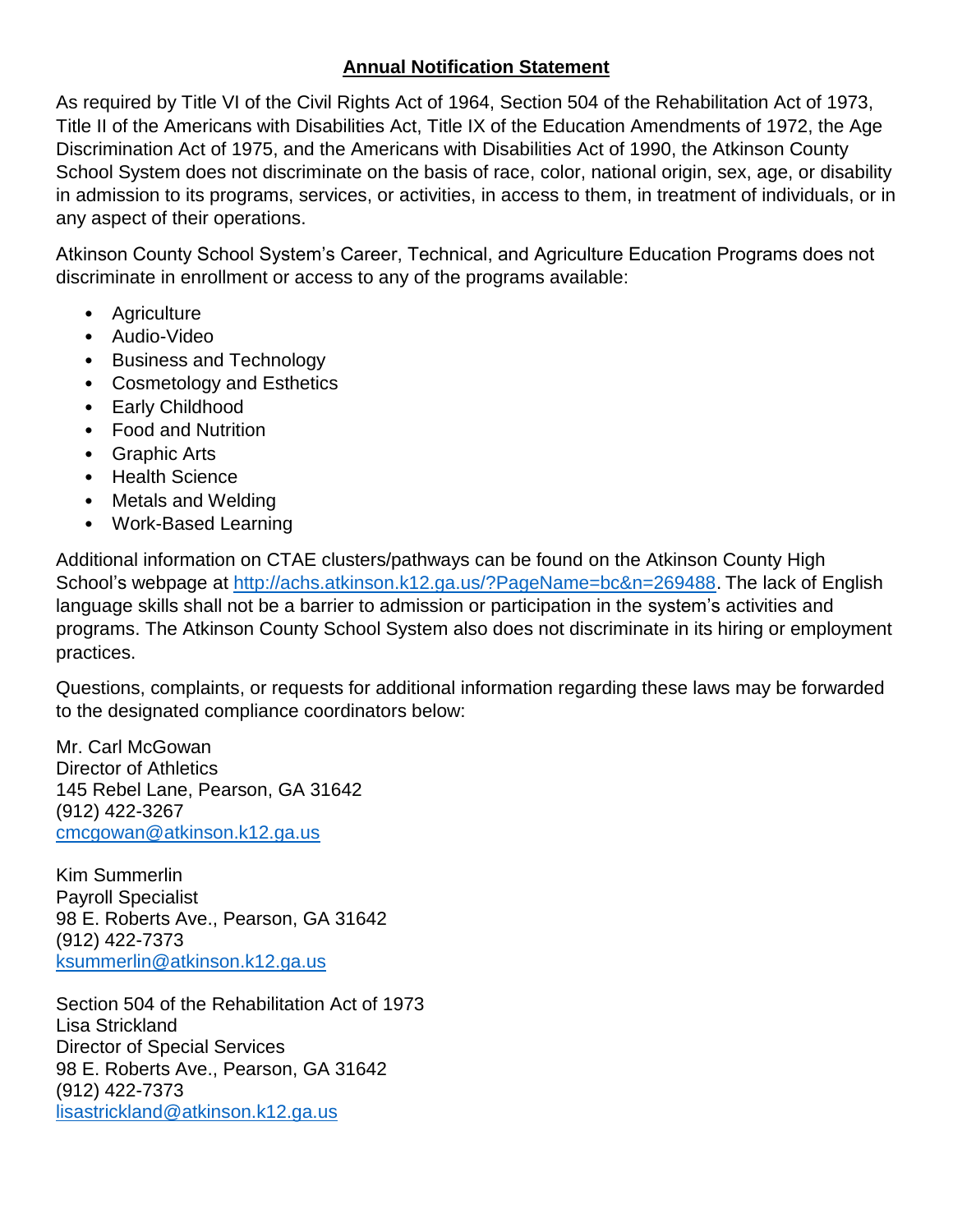Title II of the Americans with Disabilities Act/The Americans with Disabilities Act of 1990 Edy Leverette Director of Curriculum 98 E. Roberts Ave., Pearson, GA 3162 (912) 422-7373 [eleverette@atkinson.k12.ga.us](mailto:karla.swafford@hallco.org)

Career, Technical, and Agricultural Education Kimberly Gillis Director of CTAE 145 Rebel Lane, Pearson, GA 31642 (912) 422-3267 [kimberlygillis@atkinson.k12.ga.us](mailto:rhonda.samples@hallco.org)

## **Continuous Non-Discrimination Notice**

As required by Title VI of the Civil Rights Act of 1964, Section 504 of the Rehabilitation Act of 1973, Title II of the Americans with Disabilities Act, Title IX of the Education Amendments of 1972, the Age Discrimination Act of 1975, and the Americans with Disabilities Act of 1990, the Atkinson County School System does not discriminate on the basis of race, color, national origin, sex, age, or disability in admission to its programs, services, or activities, in access to them, in treatment of individuals, or in any aspect of their operations. For additional information or referral to the appropriate system coordinator, contact the system superintendent's office at 98 W. Roberts Ave., Pearson, GA 31642 or at (912) 422-7373.

The Atkinson County School System does not discriminate on the basis of race, color, national origin, sex, disability, or age in its programs. Inquiries regarding the non-discrimination policies may be sent to one of the following designees:

Mr. Carl McGowan Director of Athletics 145 Rebel Lane, Pearson, GA 31642 (912) 422-3267 [cmcgowan@atkinson.k12.ga.us](mailto:cmcgowan@atkinson.k12.ga.us)

Kim Summerlin Payroll Specialist 98 E. Roberts Ave., Pearson, GA 31642 (912) 422-7373 [ksummerlin@atkinson.k12.ga.us](mailto:ksummerlin@atkinson.k12.ga.us)

Section 504 of the Rehabilitation Act of 1973 Lisa Strickland Director of Special Services 98 E. Roberts Ave., Pearson, GA 31642 (912) 422-7373 [lisastrickland@atkinson.k12.ga.us](mailto:steve.mcdaniel@hallco.org)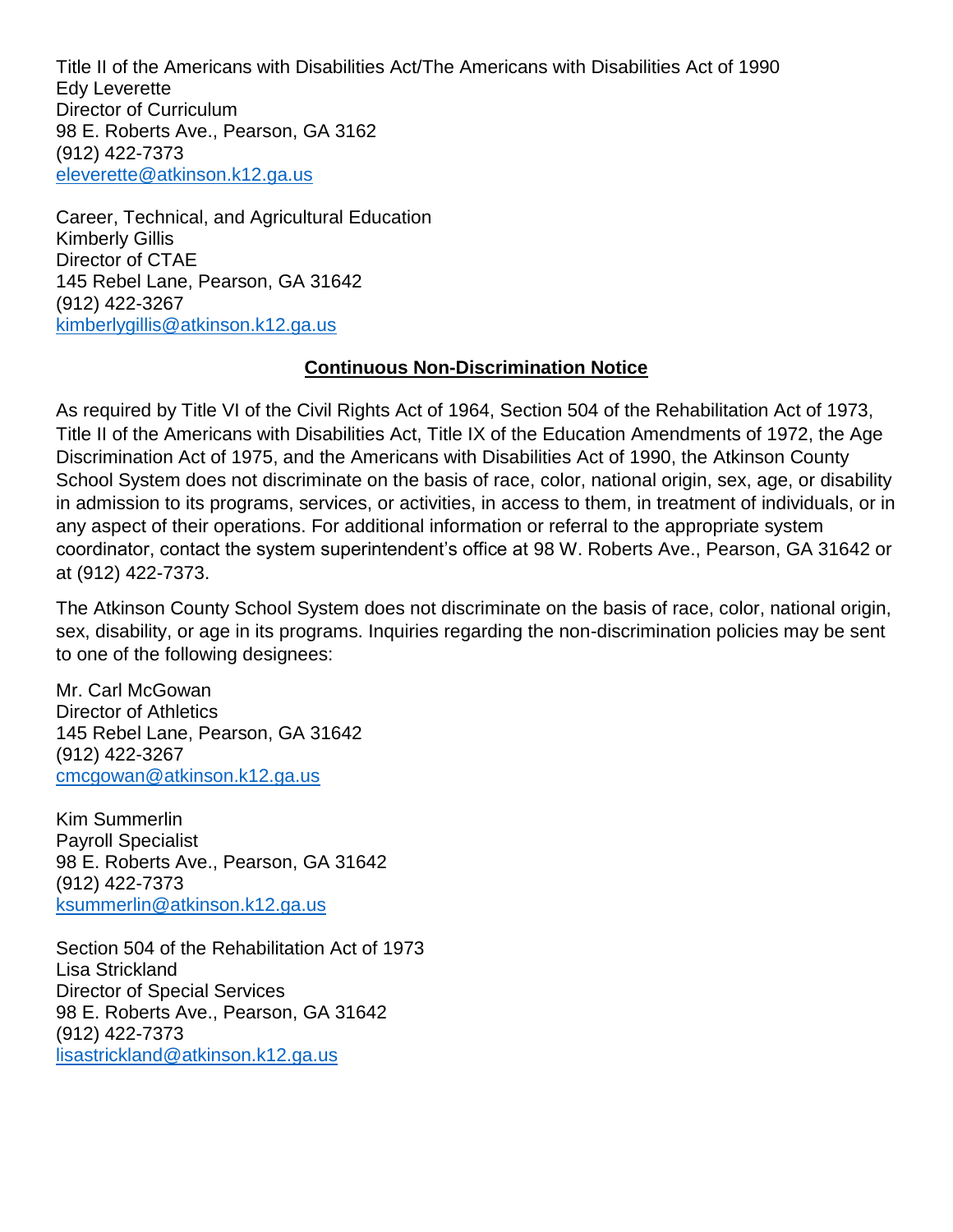Title II of the Americans with Disabilities Act/The Americans with Disabilities Act of 1990 Edy Leverette Director of Curriculum 98 E. Roberts Ave., Pearson, GA 31642 (912) 422-7373 [eleverette@atkinson.k12.ga.us](mailto:karla.swafford@hallco.org)

Career, Technical, and Agricultural Education Kimberly Gillis Director of CTAE 145 Rebel Lane, Pearson, GA 31642 (912) 422-3267 [kimberlygillis@atkinson.k12.ga.us](mailto:rhonda.samples@hallco.org)

Equity coordinators may be contacted at the Atkinson County Board of Education, 98 E. Roberts Ave., Pearson, GA 31642, and (912) 422-7373. Students and employees will not be subjected to retaliation for reporting such harassment or discrimination.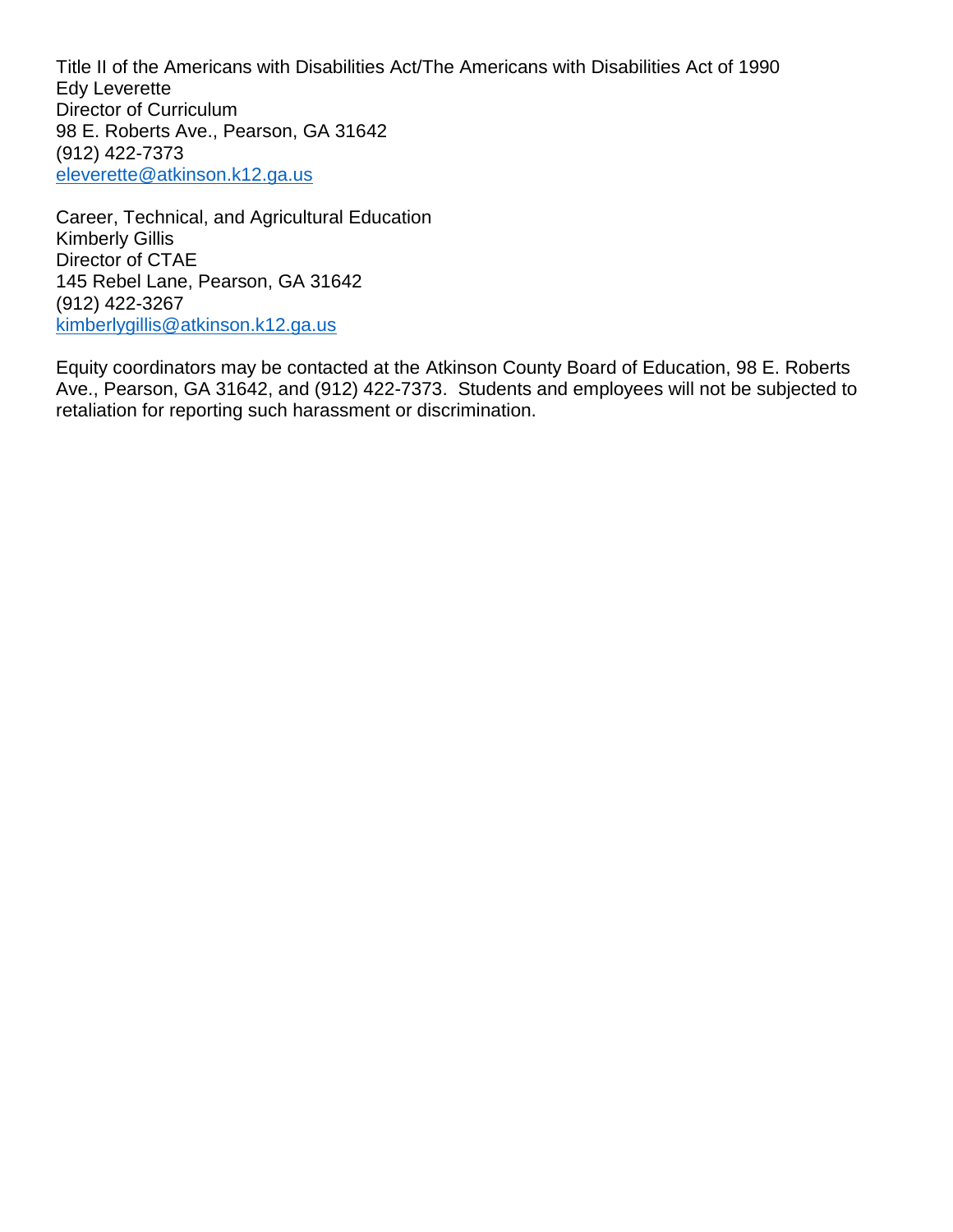## **Declaración anual de notificación**

Como lo exige el Título VI de la Ley de Derechos Civiles de 1964, la Sección 504 de la Ley de Rehabilitación de 1973, el Título II de la Ley de Estadounidenses con Discapacidades, el Título IX de las Enmiendas de Educación de 1972, la Ley de Discriminación por Edad de 1975, y la Ley de Estadounidenses con Discapacidades de 1990, el Sistema Escolar del Condado de Atkinson no discrimina sobre la base de la raza , color, origen nacional, sexo, edad o discapacidad en la admisión a sus programas, servicios o actividades, en el acceso a los mismos, en el tratamiento de las personas, o en cualquier aspecto de sus operaciones.

Los Programas de Educación Profesional, Técnica y Agrícola del Sistema Escolar del Condado de Atkinson no discriminan en la inscripción o el acceso a ninguno de los programas disponibles:

- Agricultura
- Audio-Vídeo
- Negocios y Tecnología
- Cosmetología y Estética
- Infancia Temprana
- Alimentos y nutrición
- Artes Gráficas
- Ciencias de la Salud
- Metales y Soldadura
- Aprendizaje basado en el trabajo

Puede encontrar información adicional sobre los clústeres/rutas CTAE oen la página web de atkinson County High School en [http://achs.atkinson.k12.ga.us/?PageName=bc&n=269488.](http://achs.atkinson.k12.ga.us/?PageName=bc&n=269488) La falta de conocimientos en el idioma inglés no será un obstáculo para la admisión o la participación en las actividades y programas del sistema. El Sistema Escolar del Condado de Atkinson tampoco discrimina en sus prácticas de contratación o empleo.

Las preguntas, quejas o solicitudes de información adicional con respecto a estas leyes pueden ser remitidas a los coordinadores de cumplimiento designados a continuación:

Sr. Carl McGowan Director de Atletismo 145 Rebel Lane, Pearson, GA 31642 (912) 422-3267 [cmcgowan@atkinson.k12.ga.us](mailto:cmcgowan@atkinson.k12.ga.us)

Kim Summerlin Especialista en Nómina 98 E. Roberts Ave., Pearson, GA 31642 (912) 422-7373 [ksummerlin@atkinson.k12.ga.us](mailto:ksummerlin@atkinson.k12.ga.us)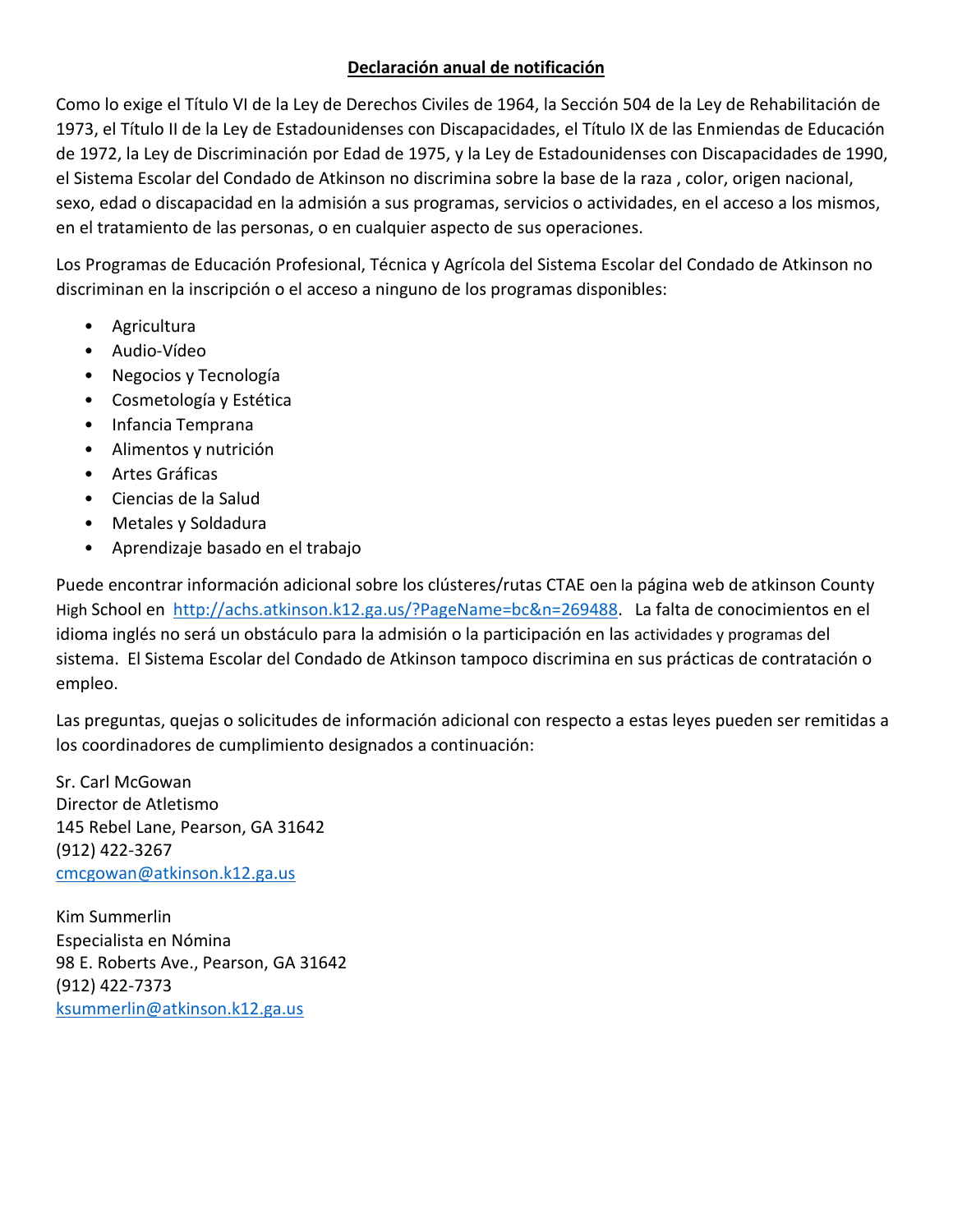Artículo 504 de la Ley de Rehabilitación de 1973 Lisa Strickland Director deS pecial Services 98 E. Roberts Ave., Pearson, GA 31642 (912) 422-7373 [lisastrickland@atkinson.k12.ga.us](mailto:steve.mcdaniel@hallco.org)

Título II de la Ley de Estadounidenses con Discapacidades/Ley de Estadounidenses con Discapacidades de 1990 Edy Leverette Director de Currículo 98 E. Roberts Ave., Pearson, GA 3162 (912) 422-7373 [eleverette@atkinson.k12.ga.us](mailto:karla.swafford@hallco.org)

Educación Profesional, Técnica y Agrícola Kimberly Gillis Director de CTAE 145 Rebel Lane, Pearson, GA 31642 (912) 422-3267 [kimberlygillis@atkinson.k12.ga.us](mailto:rhonda.samples@hallco.org)

## **Aviso continuo de no discriminación**

Como lo exige el Título VI de la Ley de Derechos Civiles de 1964, Sección 504 de la Ley de Rehabilitación de 1973, Título II de la Ley de Estadounidenses con Discapacidades, El Título IX de las Enmiendas de Educación de 1972, la Ley de Discriminación por Edad de 1975 y la Ley de Estadounidenses con Discapacidades de 1990, el Sistema Escolar del Condado de Atkinson no discrimina por motivos de raza, color, origen nacional, sexo, edad o discapacidad en la admisión a sus programas, servicios o actividades, en el acceso a ellos, en el tratamiento de individuos, o en cualquier aspecto de sus operaciones. Para obtener información adicional o derivar al coordinador del sistema correspondiente, comuníquese con la oficina del superintendente del sistema en 98 W. Roberts Ave., Pearson, GA31642 o al (912) 422-7373.

El Sistema Escolar del Condado de Atkinson no discrimina por motivos de raza, color, origen nacional, sexo, discapacidad o edad en sus programas. Las consultas relativas a las políticas de no discriminación pueden enviarse a uno de los siguientes designados:

Sr. Carl McGowan Director de Atletismo 145 Rebel Lane, Pearson, GA 31642 (912) 422-3267 [cmcgowan@atkinson.k12.ga.us](mailto:cmcgowan@atkinson.k12.ga.us)

Kim Summerlin Especialista en Nómina 98 E. Roberts Ave., Pearson, GA 31642 (912) 422-7373 [ksummerlin@atkinson.k12.ga.us](mailto:ksummerlin@atkinson.k12.ga.us)